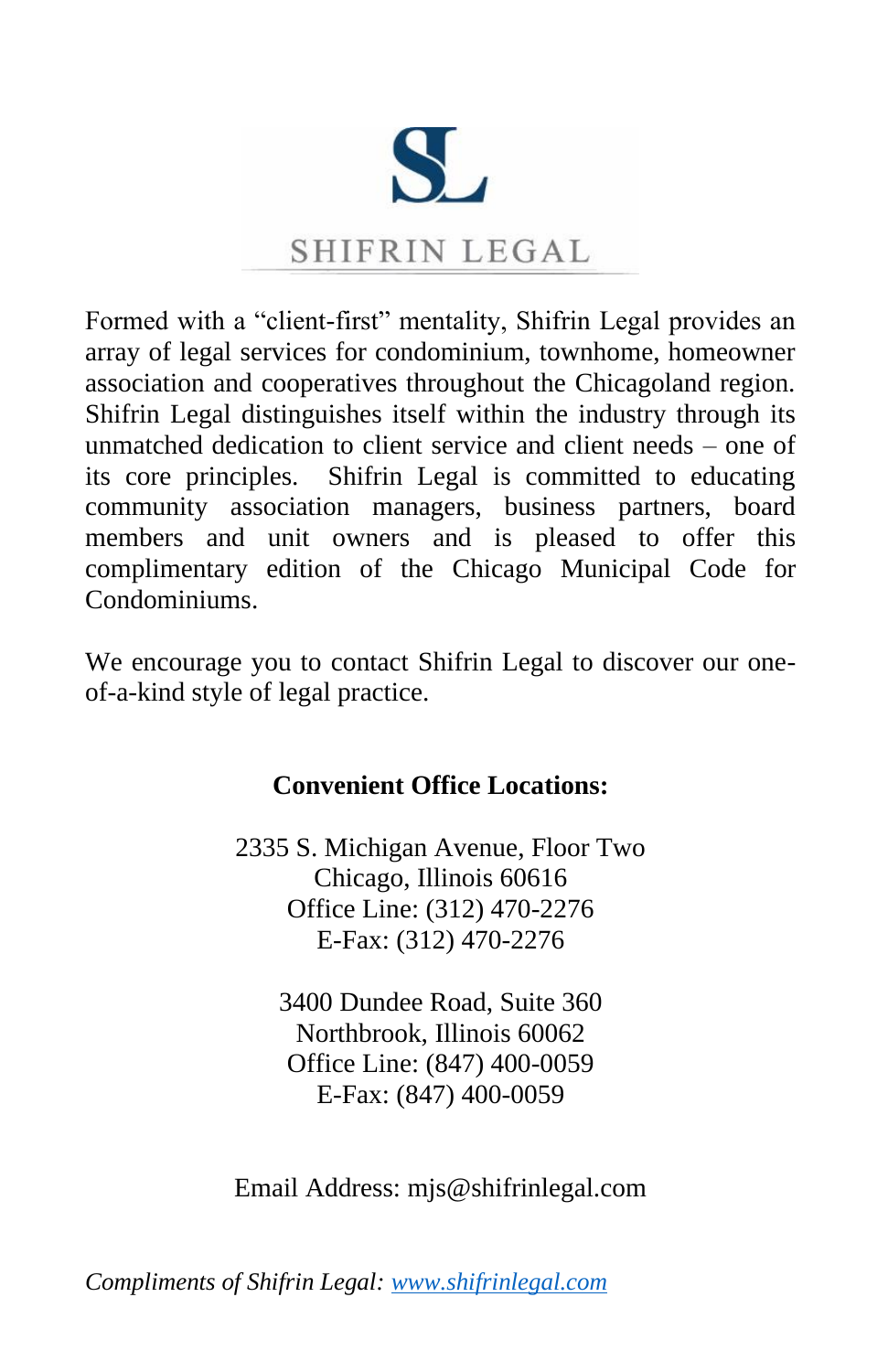### **MUNICIPAL CODE OF CHICAGO - CONDOMINIUMS (CHAPTER 13-72) Updated through November 20, 2013**

### **13-72-010 Definitions.**

For the purposes of this chapter, the following words and phrases shall have the meanings respectively ascribed to them by this section:

"Blanket encumbrance" means a trust deed, mortgage, judgment or other lien on a condominium including any lien or other encumbrance arising as a result of the imposition of any tax assessment by a public authority.

"Board of managers" means the board of managers provided and referred to in the Illinois Condominium Property Act.

"Closing of the sale" means the operation of transferring ownership of a condominium unit to the purchaser from the developer.

"Commissioner" means the commissioner of business affairs and consumer protection.

"Common elements" means all of the condominium except the condominium units. "Common elements" also includes limited common elements.

"Condominium" means a form of property established pursuant to the Illinois Condominium Property Act.

"Condominium Disclosure Summary" or "Disclosure Summary" means the summary required in accordance with section 13-72-025.

"Condominium project" means the sale of or plan by a developer to sell or the offering for sale of residential condominium units in an existing building or building to be constructed or under construction, and shall include a conversion condominium.

"Condominium unit" or "unit" means a separate three-dimensional area within the condominium identified as such in the declaration and on the condominium plat and shall include all improvements contained within such area except those excluded in the declaration.

"Conversion", "convert", or like words means the offering for sale by a developer or his agent of a condominium unit occupied or rented for any purpose by any person before commencement of a condominium project which includes such unit.

"Declaration" means the declaration referred to in the Illinois Condominium Property Act.

"Developer" means any person who submits property legally or equitably owned by him to the provisions of the Illinois Condominium Property Act including any successor to such developer's entire interest in the property; or any person who offers units legally or equitably owned by him for sale in the ordinary course of his business.

"Offering" means any inducement, solicitation, advertisement, publication or announcement by a developer to any person or the general public to encourage a person to purchase a condominium unit in a condominium or prospective condominium.

"Property report" means the property report required in accordance with Section 13-72-020 of this chapter.

"Prospective purchaser" means a person who visits the condominium project site for the purpose of inspection for possible purchase or who requests the property report or disclosure summary.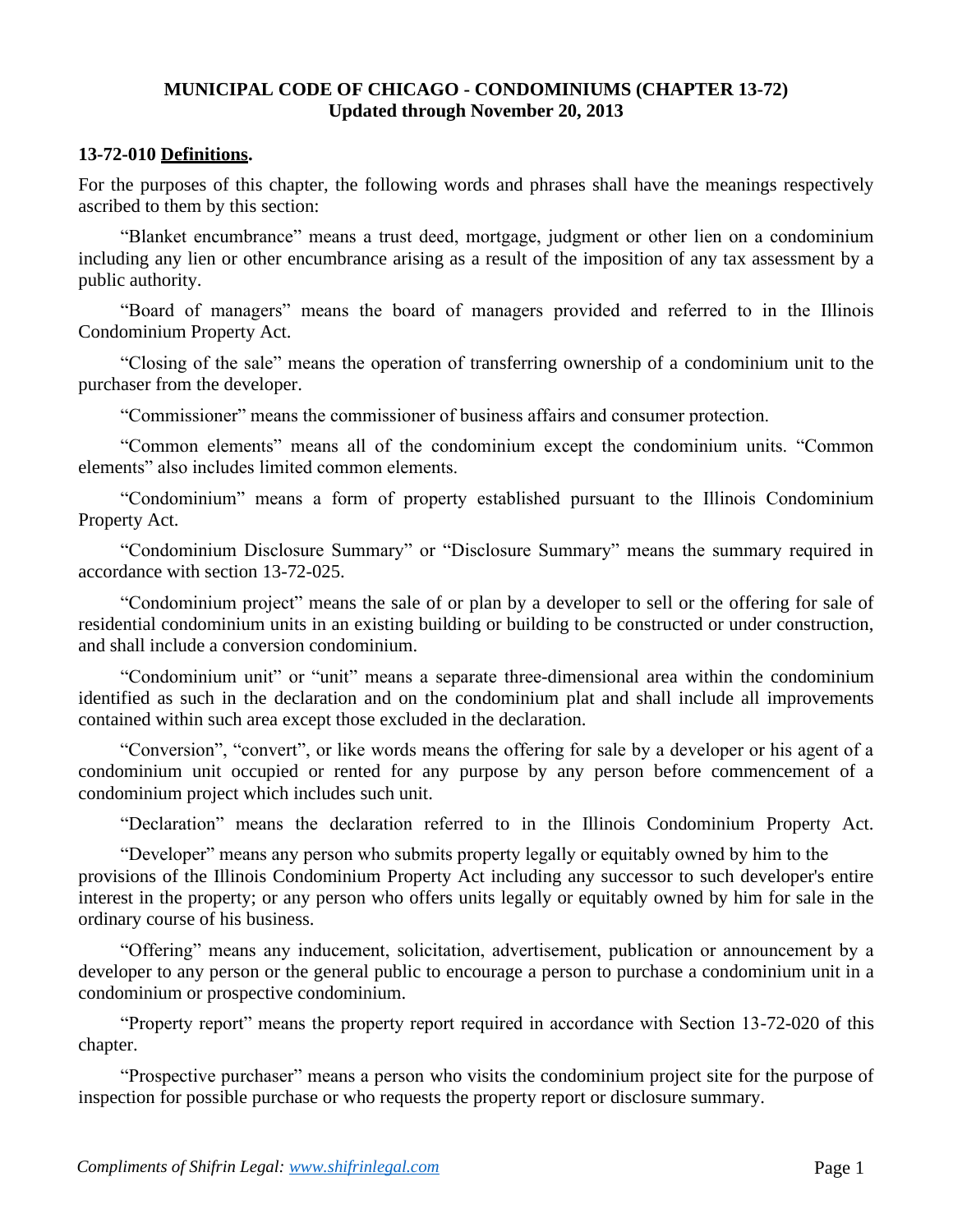"Residential condominium unit" means a condominium unit arranged, designed, used or intended to be used primarily for residential occupancy.

"Conversion condominium," "Parcel," "Person" and "Record" have the same meaning ascribed to those terms in the Illinois Condominium Act, 765 ILCS 605 et seq., as amended.

"Landlord," "Rent," "Rental Agreement" and "Tenant" have the same meaning ascribed to those terms as in section 5-12-030.

# **13-72-020 Contents of property report.**

A property report shall contain the following:

(A) A statement indicating name and address of:

(1) The developer and legal and beneficial owner, if different, of the land and improvements, including all general partners of a partnership or principal executive officers and directors of a corporation; provided that for any property report for a condominium project for which a declaration is recorded on or after January 1, 2012, the property report shall also include, if a partnership or limited partnership, the names and addresses of all general partners; if a corporation, the names and address of all principal executive officers and directors, or, if a limited liability company, the names and addresses of all members and managers; provided further that whenever a stock or beneficial interest is held by a corporation, partnership, limited partnership, limited liability company or any other legal entity, other than a natural person, such shareholder or beneficiary shall also make such disclosures as required by this section;

(2) Interim and permanent mortgages or construction lenders secured by a blanket encumbrance;

(3) The principal sales and management agents, attorneys, accountants, architects, engineers and contractors for the project;

(B) A description of all property and improvements including the following:

(1) Map, plat, or architect's drawing showing location and dimensions of the condominium project and the land it occupies together with all improvements, including recreational facilities, proposed construction and present and planned location of streets and driveways;

(2) The share of ownership of each unit in the common elements. The identity of owners of such condominium unit including the percentage of former renters who have purchased or contracted to purchase a condominium unit when the property is a conversion, if known. If such units are owned in trust or by nominees, the beneficiaries or principal shall be named, if known;

(3) A description of all of the common elements in the project including a description of all existing and proposed recreational facilities, and other such facilities within the project. Limited common elements, if any, and their ownership shall also be indicated;

(4) A description of the nature and ownership of all improvements occupying the same zoning lot but which are not part of the condominium;

(5) Location, nature and ownership of easement streets and driveways on or contiguous to the condominium;

(6) The identification of drawings, architectural plans and other suitable documents setting forth the necessary information for location, maintenance and repair of all condominium facilities and equipment, to the extent these documents exist, their location, and times at which they may be inspected;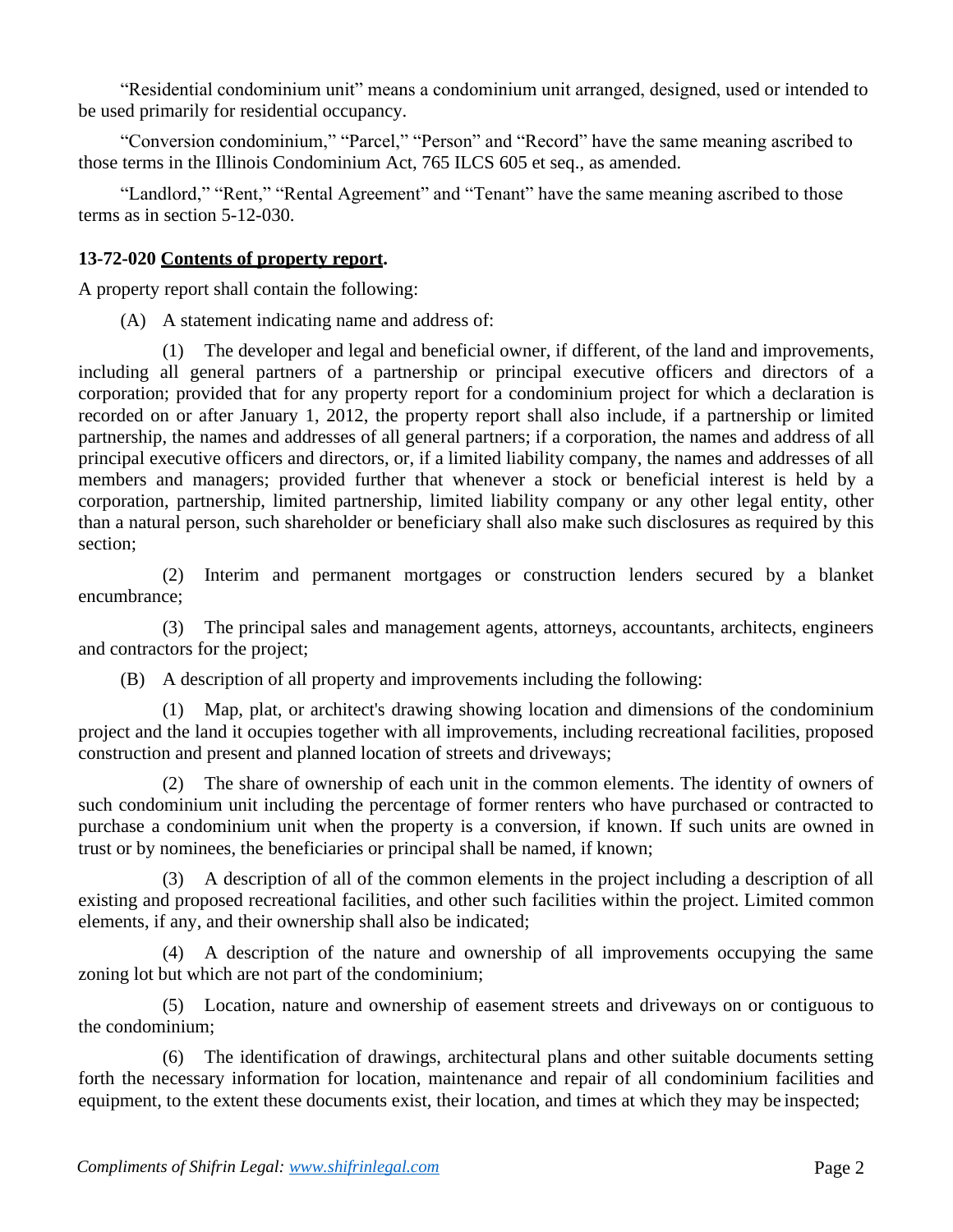(7) Projected initiation and completion dates, for proposed construction, renovation and conversion;

(8) A description of limitations upon uses permitted in individual condominium units as contained in the declaration, and bylaws of the condominium association and applicable zoning provisions. Such description shall state whether or under what conditions the condominium units may be rented together by the unit owner;

(9) Statement as to whether a purchaser may purchase more than one unit and under what circumstances or conditions;

(10) Statement of legal ownership, listing all restrictions, notices, lis pendens and encumbrances of record;

(C) Method of timing of transfer of control of the condominium to the board of managers and the nature and extent of any interest retained by the developer thereafter;

(D) A statement disclosing the existence of penalties if the construction, renovation, or conversion or completion date is not met and the additional costs to be imposed upon unit owners if such date is not met;

(E) The nature and extent of any protection of a purchaser if the developer defaults on blanket encumbrances;

(F) A statement of any litigation which would affect the condominium or the developer's ability to convey clear title;

(G) A statement of the current taxes and estimated changes in the tax assessment of the condominium units which buyers may encounter during the first two years.

(H) Copies of the forms of sales documents applicable to the individual units, including but not limited to:

(1) Basic purchase contract form being used by the developer;

- (2) Deeds of conveyance;
- (3) Deed of trust, mortgage and promissory note, if any;

(I) Statement of sales prices, terms, options and conditions of sale of each unsold unit, including estimated closing and settlement costs and transfer taxes;

(J) Statement of estimated monthly payments for each unit to be itemized as to taxes, utilities, operating costs, assessments, parking, recreational facilities and all other payments in the first year after the projected date of assumption of control by the board of managers.

(K) If financed by the developer, the proposed financing of each unit, including percent of sales price required for down payment, duration of the loan interest rate, service charge, appraisal charge, closing charges, and total monthly payment;

(L) A description of all appliances and personal property included with each unit;

(M) (1) Copies of the following documents:

(a) The declaration and plat. However, prior to the recordation of the declaration, a preliminary declaration and plat may be supplied, provided it is accompanied by a statement in type size and style equal to at least ten point boldface type as follows: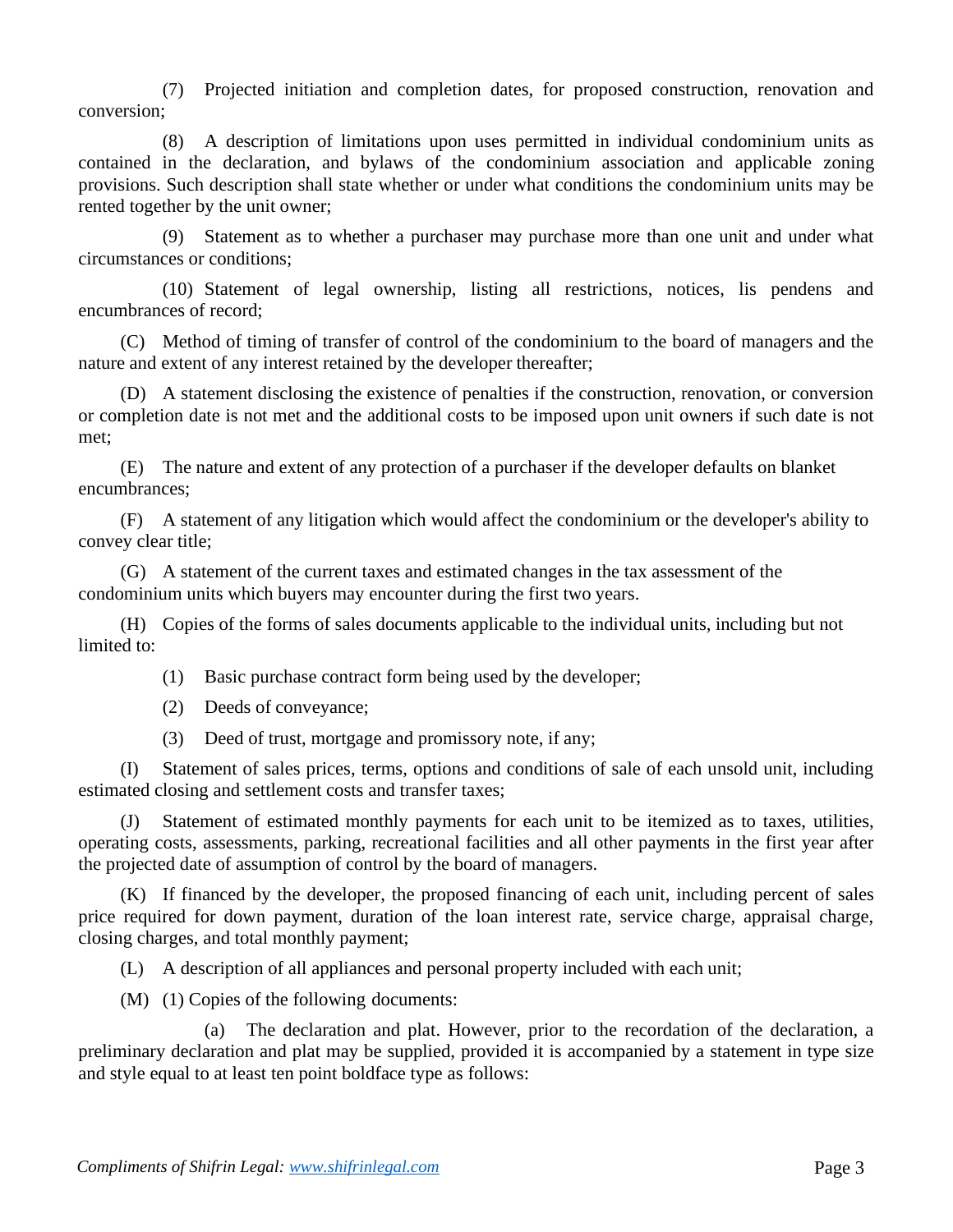# THE DESCRIPTION OF UNITS AND PERCENTAGE OF OWNERSHIP INTEREST IN COMMON ELEMENTS HEREIN IS PRELIMINARY AND MAY BE CHANGED IN MATERIAL RESPECTS UPON THE RECORDING OF THE DECLARATION AND PLAT.

- (b) The articles of incorporation or charter of the condominium association, if any;
- (c) The bylaws and regulations of the condominium association;
- (2) The description of the following documents:

(a) Any leases of real or personal property in the condominium expiring later than two years after the first unit is offered for sale;

(b) Any management contract, employment contract, insurance policy, or other contract affecting the use, maintenance or access of all or part of the condominium expiring later than two years after the first unit is offered for sale;

(c) The coverage and amounts of insurance policies applicable to the condominium, maintained by or on behalf of the developer;

(N) A statement of management and expected management costs of the condominium including:

(1) Name of management agent, if any, and the services the agent will perform;

(2) Length of term of any management contract, its costs, and the circumstances if any, under which the charges may be increased;

(3) The conditions, if any, under which the contract may be cancelled or terminated;

(4) A statement stating the relationship between the developer and the management firm and their respective corporate officers and controlling interests, if any;

(O) An estimated operating budget, including the basis on which each item included in such operating budget was formulated for the condominium projected for a period of one year from the expected date that control of the condominium project passes to the board of managers. The operating budget shall include at least the following:

(1) Operating costs

**Utilities** 

Heating fuels

Janitorial services

Trash and garbage disposal

Ground and building maintenance

Security

Maintenance and operation of recreational and other facilities

Building insurance

Elevator maintenance

Sidewalks and street maintenance

Other operating costs

(2) Management costs

Accounting and bookkeeping services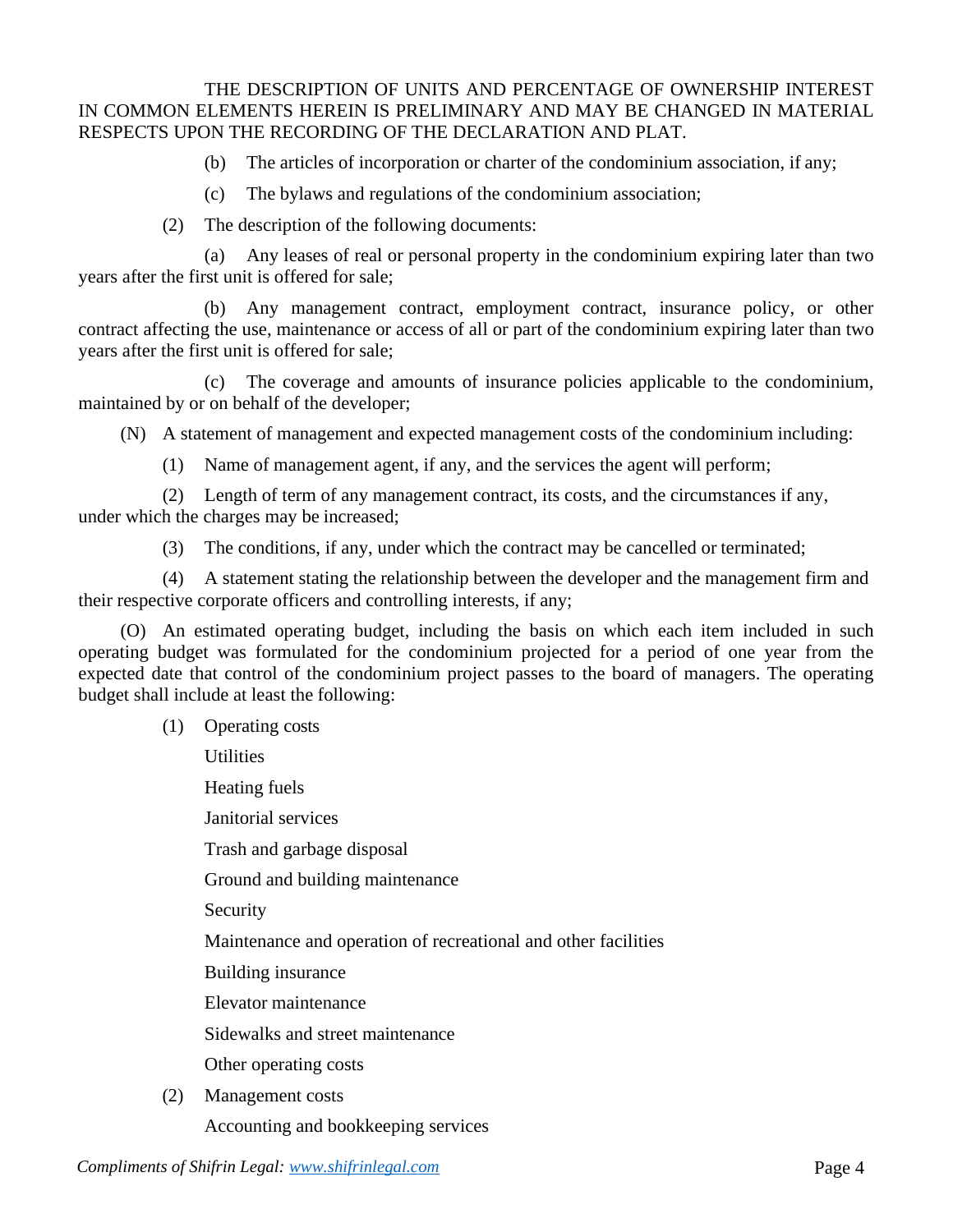Legal services

Management fees

(3) Reserve costs

Reserve for improvements

Reserve for unexpected repair work

Reserve for replacement and upkeep of common area and facilities

Reserve for taxes and special assessments.

If no reserve is provided for any one or more of the costs listed herein, the following statement must be inserted in the property report in a type the size and style equal to at least ten point bold type:

THE DEVELOPER HAS NOT PROVIDED A RESERVE FOR CERTAIN POSSIBLE FUTURE COSTS OF THE CONDOMINIUM IN HIS BUDGET. ACCORDINGLY, IT MAY BE NECESSARY TO PROVIDE FOR A SPECIAL ASSESSMENT TO ALL CONDOMINIUM UNIT OWNERS TO PAY FOR SUCH COSTS SHOULD THEY OCCUR.

(P) Provisions, if any, the developer has made to cover the proposed operations and maintenance budget in the event an insufficient number of units are sold;

(Q) (1) If a condominium conversion, a report from a qualified licensed engineer or registered architect describing the condition and expected useful life of the roof, foundation, external and supporting walls, mechanical, electrical, plumbing, heating, and structural elements and all other common facilities, together with an estimate of repair and replacement costs, for those items needing repair or replacement, at current market prices. This report shall include the approximate dates of installation of the facilities listed above and the dates of major repairs to such facilities. There shall be attached to such report (1) a statement of the developer that no notice of violations of the building provisions of the Municipal Code pertaining to the condominium building have been received by the owner or his predecessors for ten years preceding the property report and its latest amending or (2) a list of all notices of violations of the building provisions of the Municipal Code received, together with a detailed statement of all violations referred to in such notices, for the prior ten years;

(2) For all condominium projects which are not a condominium conversion and for which a declaration is recorded on or after January 1, 2012, a report that is signed and sealed either by a licensed architect or engineer that certifies that the building plans are in compliance with the requirements of the applicable provisions of the building code, and that estimates the expected useful life of the roof, foundation, external and supporting walls, mechanical, electrical, plumbing, heating, and structural elements and all other common facilities;

(R) (1) A statement of whether, and under what circumstances, the unit owners are required to be a member of, support, or participate financially in recreational facilities, such as but not limited to health clubs, exercise rooms, swimming pools, party rooms and golf putting greens. If any such facility is not part of the common elements, the following warning shall be included in capital letters, in a type size and style equal to at least ten point bold type:

THE (HERE NAME FACILITIES) ARE NOT INCLUDED IN THE COMMON ELEMENTS. THESE FACILITIES ARE AVAILABLE TO UNIT OWNER FOR (HERE DESCRIBE MONTHLY CHARGE AND INITIATION FEE). UNIT OWNERS ARE/ARE NOT (AS APPLICABLE) REQUIRED TO PARTICIPATE FINANCIALLY.

*Compliments of Shifrin Legal: www.shifrinlegal.com* Page 5 (2) A description of the location, ownership, and availability to unit owners and the general public of accessory off-street parking associated with the condominium. If all of such parking facilities are not (a) part of the common elements or (b) divided as individual parking space among and designated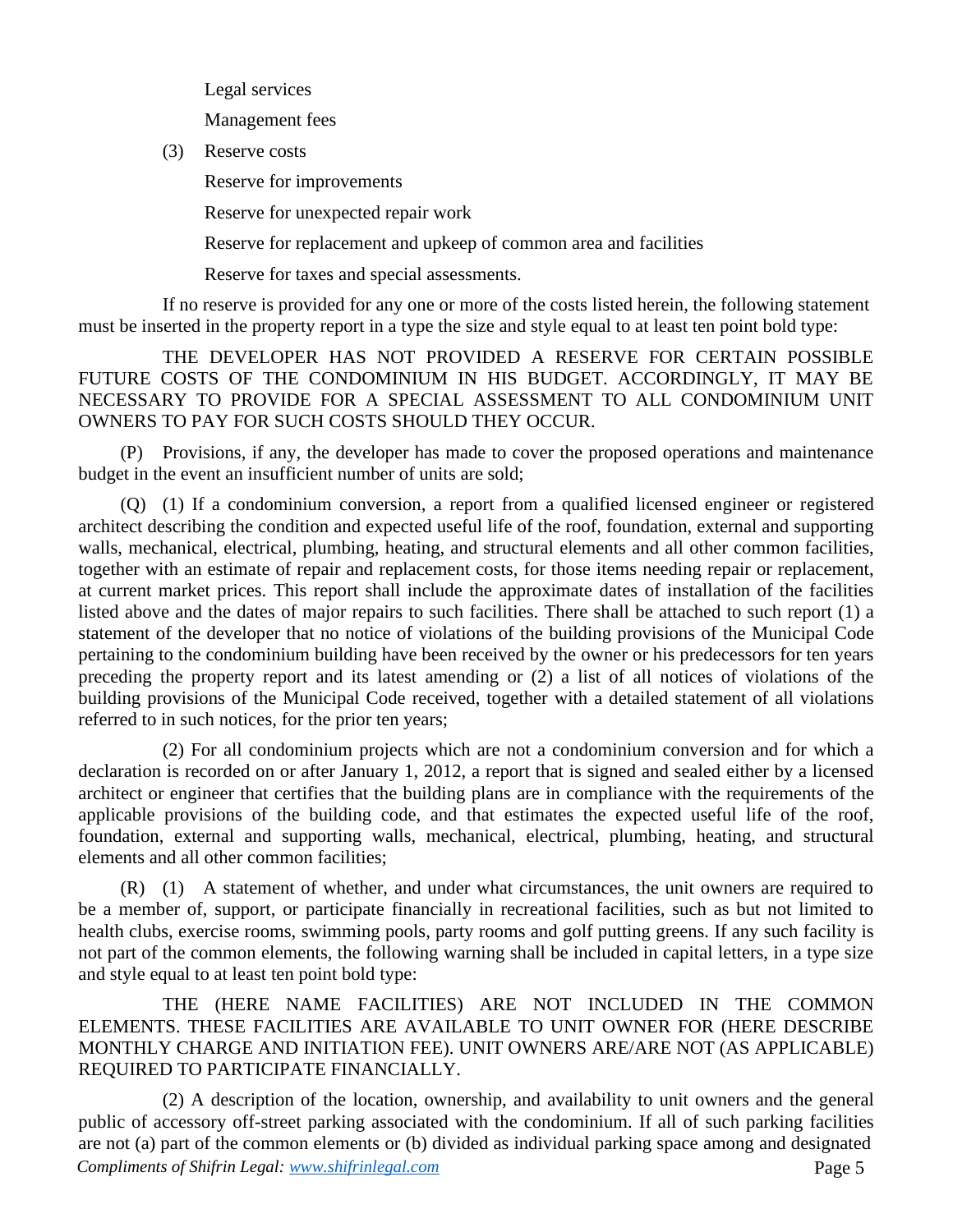as being part of the units, the following statement shall be included in a type and size and equal to at least ten point bold type:

PARKING FACILITIES ASSOCIATED WITH THIS BUILDING ARE NOT OWNED BY THE UNIT OWNERS AND MAY BE SUBJECT TO BEING DENIED TO OR TAKEN FROM UNIT OWNERS.

(S) A statement, if there are any restrictions upon the free sale, transfer, conveyance, encumbrance or leasing of a unit.

THE SALE, LEASE OR TRANSFER OF YOUR UNIT IS RESTRICTED OR CONTROLLED.

Immediately following this statement, there shall appear a reference to the documents, articles, paragraphs, and pages in the property report where the restriction, limitation or control on the sale, lease or transfer of units is set forth or described in detail.

(T) A statement on the first page the following warning in capital letters, in a type size and style equal to at least ten point bold type:

CITY OF CHICAGO LAW SPECIFICALLY PROHIBITS ANY REPRESENTATION TO THE EFFECT THAT THE CITY HAS PASSED UPON THE MERITS OF OR GIVEN APPROVAL TO MAKE OR CAUSE TO BE MADE TO ANY PROSPECTIVE PURCHASER ANY REPRESENTATIONS WHICH DIFFER FROM THE STATEMENTS IN THIS PROPERTY REPORT. ORAL REPRESENTATIONS CANNOT BE RELIED UPON AS CORRECTLY STATING THE REPRESENTATIONS OF THE DEVELOPER AND ARE NOT BINDING ON THE DEVELOPER. REFER TO THE PROPERTY REPORT FOR BINDING REPRESENTATIONS.

(U) The signature of the executive officer of the developer and statement affirming that the report and any supplements, modifications and amendments are true, full, complete and correct.

The developer shall amend the property report from time to time when any material changes occur in any matter contained in such reports. Amendments shall be made as soon as practicable after such change occurs or the developer has reason to know of such change. Amendments shall be attached to reports subsequently distributed to prospective purchasers and shall be immediately distributed to all persons who have purchased or agreed to purchase condominium units.

No later than 30 days prior to the recording of the declaration and plat, the developer shall give notice of any material changes in said declaration and plat as described in the property report to each person who has executed a contract to purchase a unit.

### **13-72-025 Condominium disclosure summary.**

(A) For a condominium project for which a declaration is recorded on or after January 1, 2012, the developer of the project shall prepare a condominium disclosure summary, which shall include a description of the following information:

- (1) The condominium property;
- (2) Parking;
- (3) Appliances, heating, air conditioning, and hot water equipment, including warranties;
- (4) Amenities and recreational facilities;
- (5) Estimated operating expenses, reserves and assessments;

(6) If the project is a conversion condominium, a description of the renovation of the

property, if any;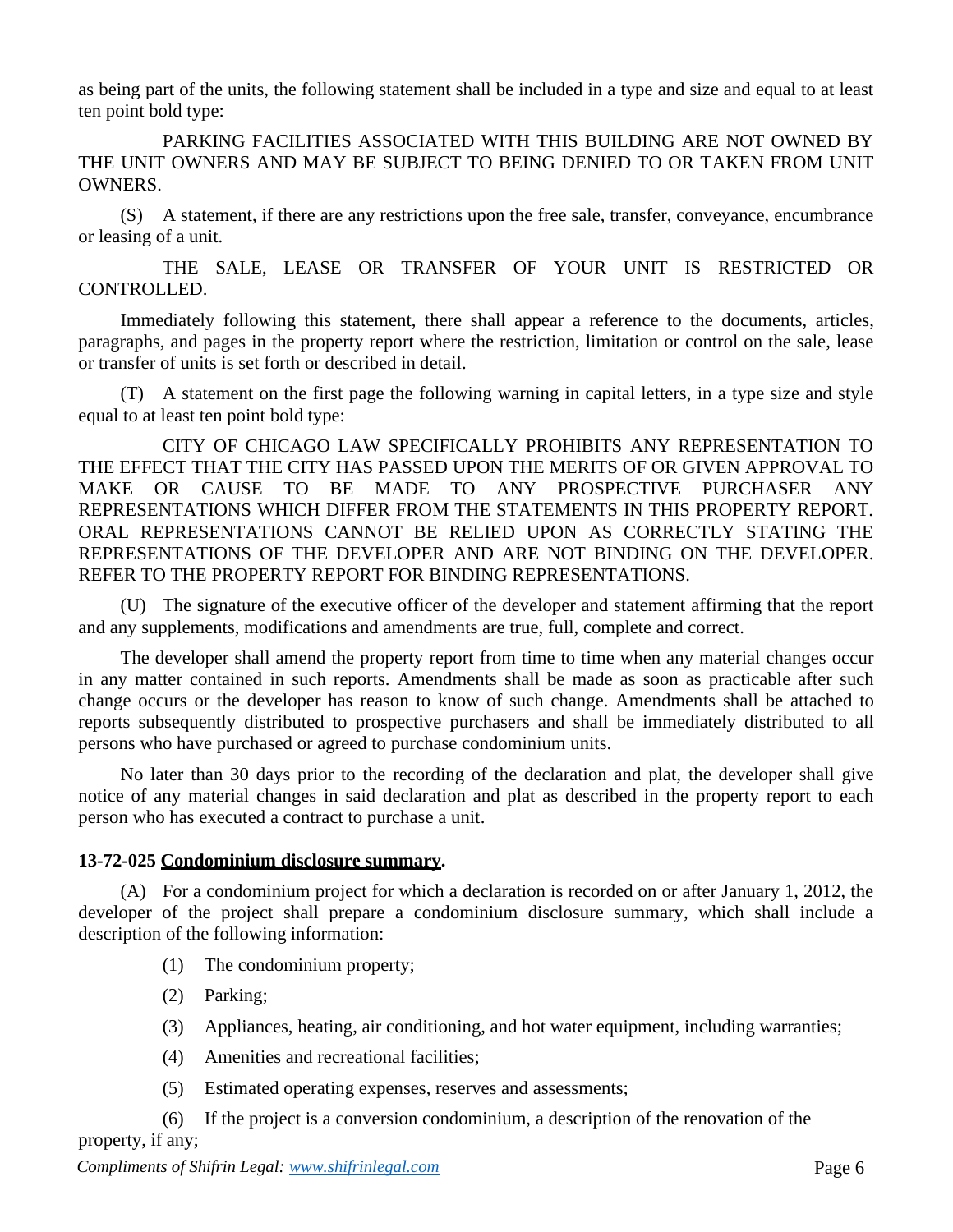- (7) Limitations and restrictions on sale, lease or use of units;
- (8) Waste removal;
- (9) Telecommunications services;
- (10) Construction warranties;
- (11) Windows;
- (12) Type of masonry, if applicable;
- (13) Elevators, if any;
- (14) Security systems, if any;

(15) A list of all contractors and subcontractors, including the state and city license or registration numbers of the contractors and subcontractors who worked on any part of the building for conversion or construction as a condominium project; and

(16) Any other pertinent information required by the commissioner.

The developer shall attach to each disclosure summary a statement that notifies a prospective purchaser that, pursuant to the municipal code of Chicago, a certificate of occupancy that certifies that the unit complies with all applicable zoning or building code requirements may be required to be obtained, prior to occupying the residential condominium unit.

The disclosure summary shall be in the form prescribed by the commissioner in rules and regulations.

(B) The developer shall file a copy of the condominium disclosure summary with the commissioner no later than 90 days prior to the first offering for sale of any residential condominium unit. Any material changes or amendments to the disclosure summary shall be filed with the commissioner within 30 days of the change or amendment.

### **13-72-030 Misrepresentation or omission.**

No person shall with the intent that a prospective purchaser rely on such act or omission, advertise, sell or offer for sale any condominium unit by (a) employing any statement or pictorial representation which is false or (b) omitting any material statement or pictorial representation.

### **13-72-040 Discrimination.**

No person shall be denied the right to purchase or lease a unit because of race, religion, sex, sexual preference, marital status or national origin.

### **13-72-050 Requirements for property report and disclosure summary distribution.**

(A) Not later than the offering for sale of the first residential condominium unit, a developer of a condominium project of more than six units shall:

(1) Have a property report available for distribution to each prospective purchaser and for examination by the commissioner. A developer may make a charge, not to exceed \$2.00, for each report so distributed;

(2) Make available for inspection by prospective purchasers copies of all documents that were filed or required to be filed in connection with the condominium project with the recorder of deeds of Cook County;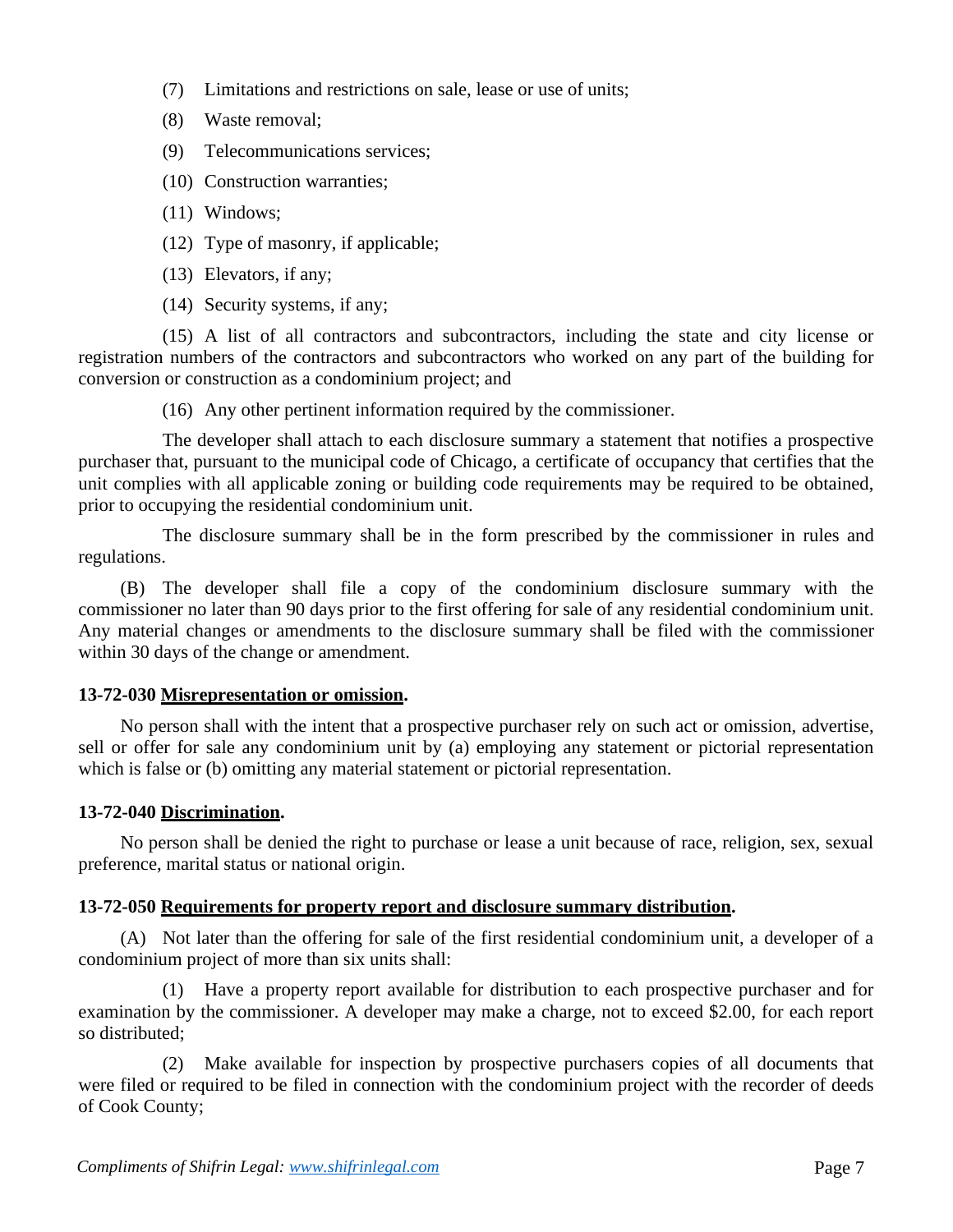(3) Keep a receipt signed by each purchaser acknowledging that the person entering a contract to purchase has received and has had an opportunity to review the property report. Such receipts are to be kept on file in the possession of the developer for a period of three years from the date of signature of the purchaser and such receipts are subject to the inspection by the commissioner or the commissioner of business affairs and consumer protection at any reasonable time.

(B) For all condominium projects, regardless of the number of units, for which a declaration is recorded on or after January 1, 2012, the developer shall comply with the requirements of subsection (A) of this section. In addition to the requirements of subsection (A), the developer shall *[(i)]* make the disclosure summary available with marketing materials and distribute it at open houses and any showings; (ii) furnish the disclosure summary to a prospective buyer before the execution of any contract for the initial sale of a residential condominium unit; and (iii) keep a receipt signed by each purchaser acknowledging that the person entering a contract to purchase has received and has had an opportunity to review the condominium disclosure summary.

(C) The board of managers shall keep a copy of the latest property report and condominium disclosure summary, if applicable, for seven years following the date of their initial distribution. Upon reasonable notice the property report shall be made available for inspection by any prospective purchaser of a unit from a unit owner.

# **13-72-060 Notice to tenants of intent to declare submission of property for condominium consideration required.**

(A) (1) Subject to subsection  $(A)(2)$ , no less than 120 days prior to recording the declaration submitting the property to the provisions of the Illinois Condominium Property Act, a developer shall give notice of such intent to record to all persons who are tenants of the building on the property on the date notice is given.

(2) For any condominium project for which a declaration is recorded on or after July 30, 2012, no less than 180 days, or in the case of any tenant who is over 65 years of age, or who is deaf or blind or who is unable to walk without assistance 210 days, prior to recording the declaration submitting the property to the provisions of the Illinois Condominium Property Act, a developer shall: (1) mail, by certified or registered mail, return receipt requested, a written notice of such intent to record, and attach to such notice the summary of a tenant's rights prepared by the commissioner pursuant to section 13-72-067, to all persons who are tenants of the building on the property on the date notice is given; and (2) post at all public entrances to the building, a statement that the property is being converted to condominiums and the tenants must receive notice, by certified mail, of such conversion and a summary of the tenant's rights. It is the duty of the developer to assure that the statement is posted at the required entrances for the entire tenant notice period required by this subsection (A)(2) prior to the recording of the declaration.

The developer shall: (i) keep all return receipts required by this subsection  $(A)(2)$  for a period of three years after the sale of the last unit in the condominium project; and (ii) at all times during the developer's business hours, and at all other times upon reasonable notice, make such receipts available for inspection by the commissioner.

(B) (1) Subject to subsection (B)(2), any person who was a tenant as of the date of the notice of intent and whose tenancy expires other than for cause prior to the expiration of 120 days from the date on which a copy of the notice of intent was received by the tenant shall have the right to an additional tenancy on the same terms and conditions and for the same rental until the expiration of such 120-day period by the giving of written notice thereof to the developer within 30 days of the date upon which a copy of the notice of intent was received by the tenant; provided, that in the case of any tenant who is over 65 years of age, or who is deaf or blind or who is unable to walk without assistance, said tenant shall have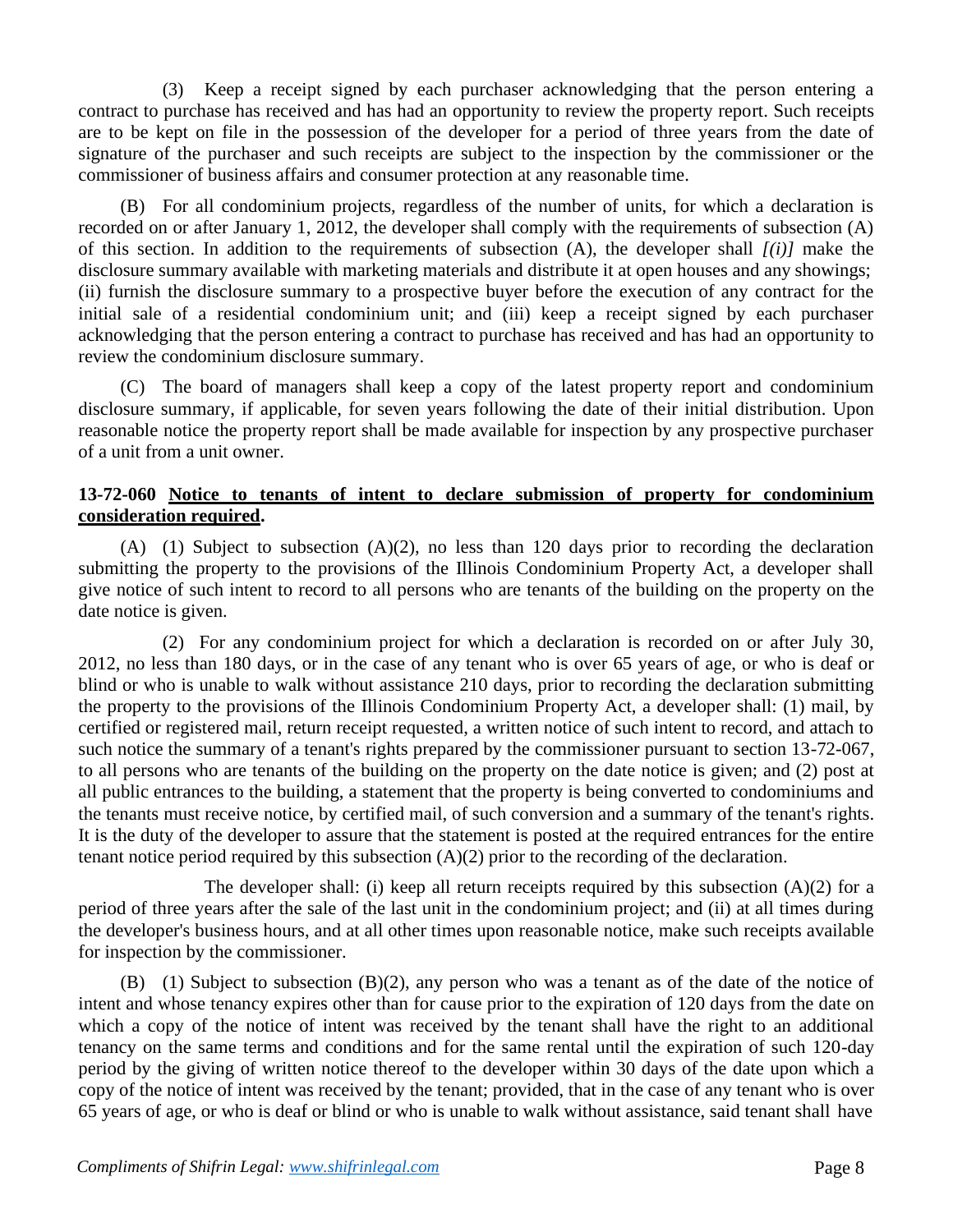the right to an additional tenancy on the same terms and conditions and for the same rental for 180 days following receipt of said notice of intent to record by giving notice as aforesaid.

(2) For any condominium project for which a declaration is filed on or after July 30, 2012, any person who was a tenant as of the date of the notice of intent and whose tenancy expires other than for cause prior to the expiration of 180 days from the date on which a copy of the notice of intent was received by the tenant shall have the right to an additional tenancy on the same terms and conditions and for the same rental until the expiration of such 180-day period by the giving of written notice thereof to the developer within 30 days of the date upon which a copy of the notice of intent was received by the tenant; provided, that in the case of any tenant who is over 65 years of age, or who is deaf or blind or who is unable to walk without assistance, such tenant shall have the right to an additional tenancy on the same terms and conditions and for the same rental for 210 days following receipt of said notice of intent to record by giving notice as aforesaid.

(C) (1) Subject to subsection (C)(2), during the period of 120 days following his receipt of the notice of intent, and during a period of 180 days following his receipt of notice of intent in the case of any person who is over 65 years of age, or who is deaf or blind or who is unable to walk without assistance, any person who was both a tenant on the date of the notice of intent and a current tenant shall have the right of first refusal to purchase his unit.

(2) For a condominium project for which a declaration was recorded on or after July 30, 2012, during the period of 180 days following the receipt of the notice of intent, and during the period of 210 days following the receipt of notice of intent in the case of any person who is over 65 years of age, or who is deaf or blind or who is unable to walk without assistance, any person who was both a tenant on the date of the notice of intent and a current tenant shall have the right of first refusal to purchase his unit.

(3) The tenant must exercise the right of first refusal, if at all, by giving notice thereof to the developer prior to the expiration of 30 days from the giving of notice by the developer to the tenant that a contract to purchase the unit has been executed. Each contract for sale of a unit shall conspicuously disclose the existence of, and shall be subject to, such right of first refusal. The statement in the deed conveying the unit to a purchaser to the effect that the tenant of the unit either waived or failed to exercise the right of first refusal or had no right of first refusal with respect to the unit shall extinguish any legal or equitable right or interest to the possession or acquisition of the unit which the tenant may have or claim with respect to the unit arising out of the right of first refusal provided for in this section. The foregoing provisions shall not affect any claim which the tenant may have against the developer for damages arising out of the right of first refusal provided in this section, nor shall it affect the penalties provided in Section 13-72-110 hereof.

(D) No occupied unit shall be shown to any purchaser or prospective purchaser for 30 days after notice of intent to record, as provided herein, is given.

(E) Except as provided in subsections (A) and (F), any notice provided for in this section shall be given by a written notice delivered in person or mailed, certified or registered mail, return receipt requested, to the party who is being given the notice.

(F) Before the execution of any written or oral rental agreement entered into: (i) on or after January 1, 2012; and (ii) after the notice of intent to convert has been sent pursuant to subsection (A), the landlord shall give a written notice to a prospective tenant that the property has been submitted to the provisions of the Illinois Condominium Property Act and the building is being converted to condominiums. The written notice shall be attached to the written rental agreement, and in the case of an oral agreement, the written notice shall be given to the prospective tenant; provided that this provision shall not apply to the renewal of any lease for which the tenant has received notice pursuant to subsection (A).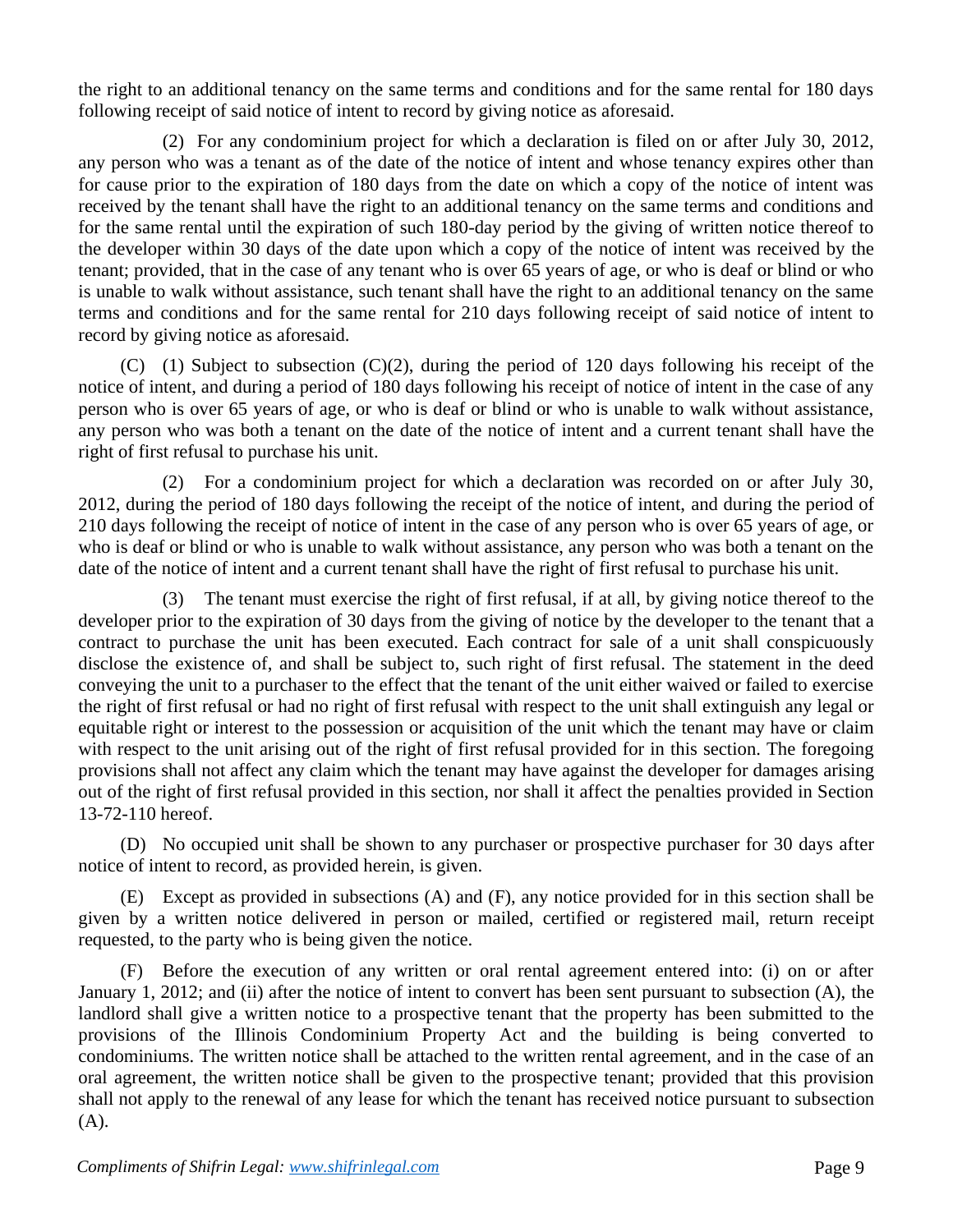### **13-72-065 Tenant relocation assistance.**

For any building containing residential rental units that is being converted to a condominium project and for which a declaration is recorded on or after July 30, 2012, a qualified tenant may, at the tenant's option, receive relocation assistance. If such qualified tenant exercises the option for relocation assistance, the landlord of such building shall provide the qualified tenant with relocation assistance, as follows:

(A) The landlord shall pay to a qualified tenant who exercises the option for assistance a one-time relocation fee of \$1,500.00; provided that if the tenant's one month's rent is greater than \$1,500.00, the landlord shall pay to the tenant one month's rent at the highest rent charged to that qualified tenant for that rental unit, or \$2,500.00, whichever is less; provided further, that if a rental unit is occupied by two or more qualified tenants, the landlord's total liability to all the qualified tenants of the rental unit shall be no more than if the rental unit was occupied by one qualified tenant.

(B) The landlord shall pay the relocation fee to the qualified tenant no later than 7 days after the day of complete vacation of the rental unit by the qualified tenant. The relocation fee shall be paid by certified or cashier's check payable to the qualified tenant.

(C) The relocation fee shall be in addition to any damage, deposit or other compensation or refund to which the qualified tenant is otherwise entitled.

(D) No rental agreement may provide that a qualified tenant agrees to waive or forego the rights and remedies provided under this section and any such provision included in a rental agreement is unenforceable.

(E) The landlord may deduct from the relocation fee all rent due and payable for the rental unit occupied by the qualified tenant prior to the date on which the rental unit is vacated, unless such rent has been validly withheld or deducted pursuant to state, federal or local law. The landlord shall not retain all or any part of the relocation fee for the payment of any other amount, including without limitation, for any damage to the premises or for any other violation or breach of a rental agreement.

(F) The landlord shall not be liable to pay the relocation fee to any qualified tenant:

(1) who exercises the right to purchase the rental unit, or another unit within the same building or condominium project;

(2) against whom the landlord has obtained a judgment for possession of the rental unit;

(3) who fails to provide the landlord with the written evidence, as provided in rules and regulations, to prove household income; or

(4) who fails to exercise the option for relocation assistance.

(G) For purposes of this section only, the following definitions apply:

"Household" means, collectively, all the persons who occupy a residential rental unit as their primary residence.

"Household income" means the combined income of the members of a household for the calendar year preceding the date the notice of intent was given.

"PMSA Median Income" means the Primary Metropolitan Statistical Area median income for the Chicago-Naperville-Joliet, Illinois, Metropolitan Fair Market Rent Area, as determined by the United States Department of Housing and Urban Development from time to time.

"Principal residence" means a tenant's primary or chief residence that the tenant actually occupies on a regular basis.

"Qualified tenant" means a tenant: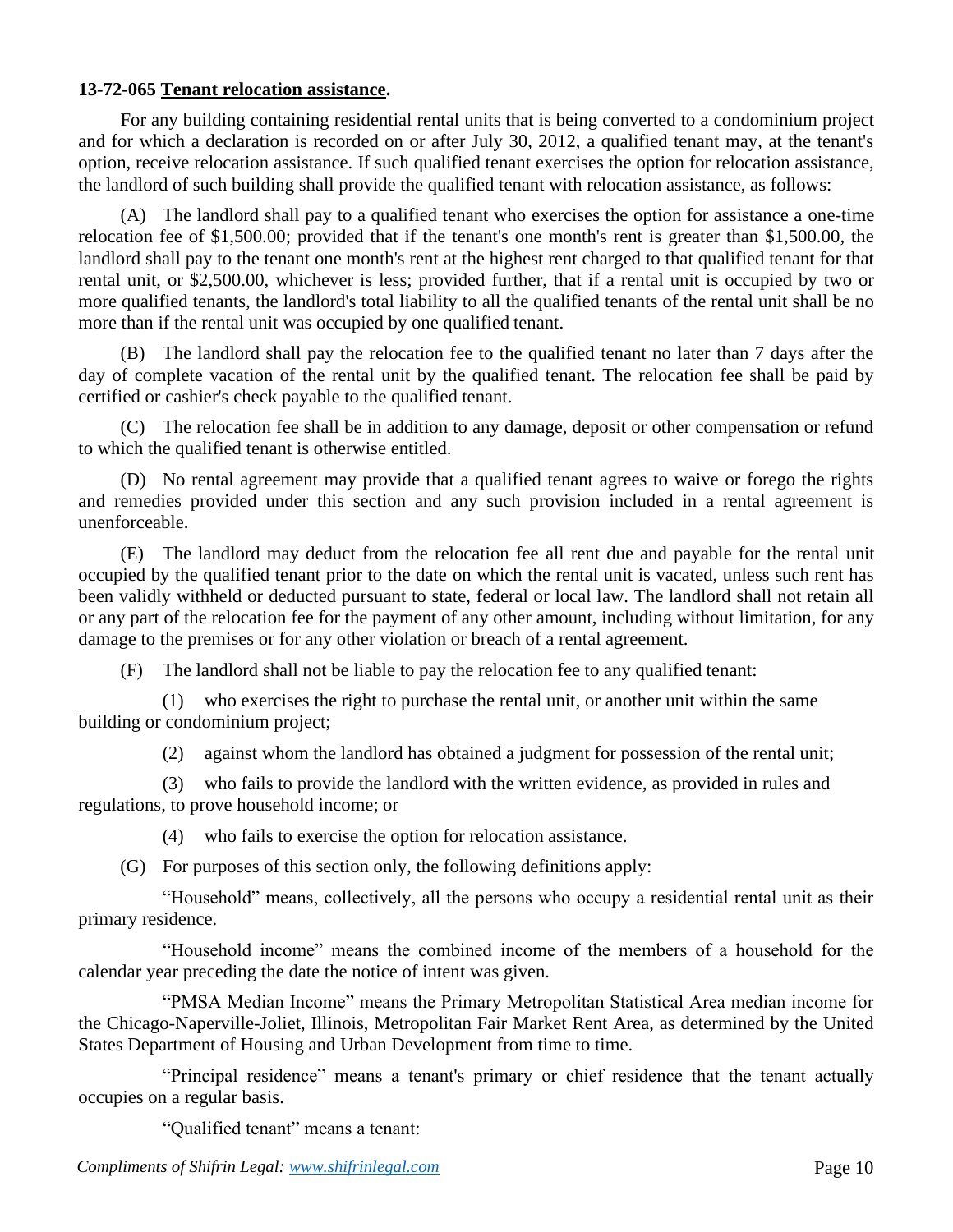(1) who is entitled to receive the notice of intent pursuant to section  $13-72-060(A)(2)$ ;

(2) who has a rental agreement to occupy a residential rental unit as the tenant's principal residence in a building that is being converted into a condominium project that is subject to the provisions of this section; and

(3) with a household income of no greater than 120% of the PMSA Median Income.

"Residential rental unit" means a dwelling unit for which a tenant has a rental agreement to occupy the dwelling unit as the tenant's principal residence.

"Dwelling unit" and "rental agreement" have the same meaning ascribed to those terms in section 5-12-030.

## **13-72-067 Summary of a tenant's rights.**

The commissioner shall prepare a summary of this chapter, describing the rights, obligations and remedies of landlords, tenants and developers hereunder.

## **13-72-070 Participation in recreational facilities not owned in fee by unit owners.**

The developer may not require, nor, except as established by the board of managers following assumption of control by unit purchasers, may the condominium bylaws require that a unit owner be a member of or participate in recreational or similar facilities which are not owned in fee by the unit owners or by an association in which they are members, individually or through the board of managers.

### **13-72-080 Examination of records by unit owners.**

No person shall fail to allow unit owners to inspect the books and records of account for the condominium association's current and 10 immediately preceding fiscal years, including but not limited to itemized and detailed records of all receipts and expenditures, within thirty business days of the time written request for examination of the records is received.

# **13-72-085 Reserved.**

# **13-72-090 Administration and enforcement of chapter.**

The commissioner shall administer this chapter and may adopt rules and regulations for the effective administration of this chapter.

The commissioner shall enforce any provision of this chapter by instituting an action with the department of administrative hearings or by the corporation counsel through injunction or any other suit, action or proceeding at law or in equity in a court of competent jurisdiction.

Any information, receipt, notice, or other document required under this chapter shall be open for inspection and review by the commissioner at any reasonable time.

### **13-72-100 Rights, obligations and remedies.**

The rights, obligations and remedies set forth in this chapter shall be cumulative and in addition to any others available at law or in equity. A person may bring a private cause of action in a court of competent jurisdiction seeking compliance with the provisions of this chapter and the prevailing plaintiff shall be entitled to recover, in addition to any other remedy available, his damages and reasonable attorney's fees; provided, however, that only the department may enforce the provisions of section 13-72- 110.